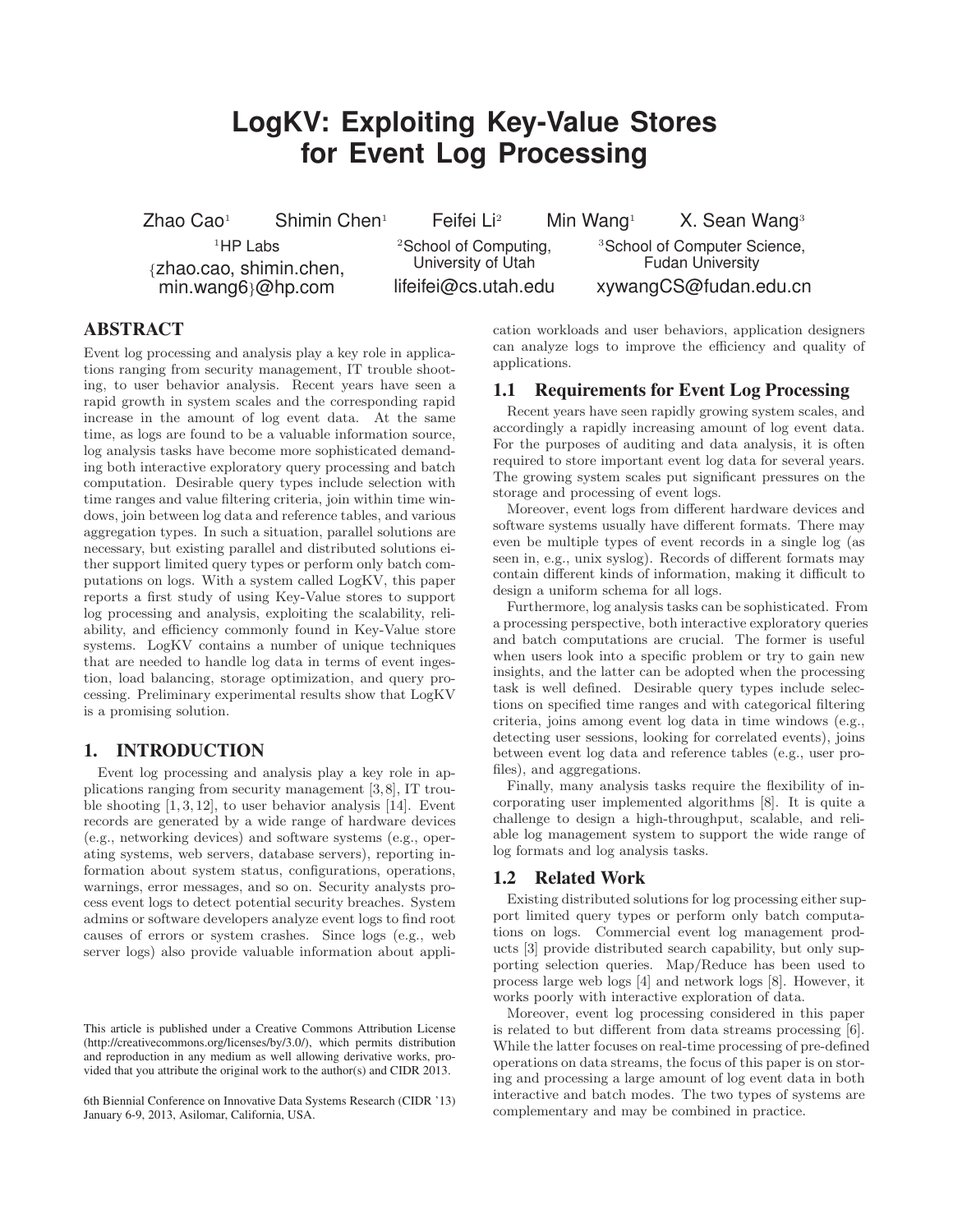Furthermore, previous work [10] proposes a centralized data streams warehouse system for archiving and analyzing data streams, with an emphasis on the maintenance of complex materialized views. Because of the centralized setting, the system can support an ingestion throughput of about 10MB per second. In comparison, we aim to support orders of magnitudes higher event ingestion throughput with a scalable solution based on Key-Value stores.

## **1.3 Our Solution: LogKV**

Key-value stores (e.g., Dynamo [9], BigTable [5], SimpleDB [2], Cassandra [11], PNUTS [7]) are widely used to provide large-scale highly-available data store in the cloud. We find that the characteristics of key-value stores are a good fit for the requirements of an event log management system. First, the reliability and scalability requirements match those for key-value stores well. Second, event fields extracted from raw event records can be naturally represented as key-value pairs. In a key-value store that supports row keys and column keys [5, 11], we can represent every event record as a row, and use column key-value pairs to store the extracted event fields. Since we can store different number of column key-value pairs for event records with different formats, this method is capable of accommodating the wide range of log formats. Finally, by using a key-value store, it is straightforward to apply filtering criteria on keyvalue pairs, which forms the basis for implementing efficient log processing operations. However, directly using existing Key-Value stores will suffer from low ingestion throughput, large storage overhead, and low query performance for log processing (c.f. Section 5).

Thus we propose  $LogKV$ , a log management system that exploits the scalability, reliability, and efficiency of key-value stores for log processing. Based on our experience, we set up our goal to store and process 10 PB of log data, and handle up to a peak of 100 TB of incoming log data per day. To achieve this goal, we face a number of significant challenges:

- Storage overhead: We would like to use as fewer machines as possible for achieving the goal. To reliably store 10 PB of data, LogKV will maintain three data copies, i.e. storing 30 PB of data in total. Suppose every machine node has 10TB of local disk space<sup>1</sup>. Then, 3000 machines are required to store the 30 PB of data. To reduce storage overhead, we will investigate log compression techniques. 5:1, 10:1, and 20:1 compression ratios will lead to 600, 300, and 150 machines, respectively.
- Efficient query processing: It is critical to minimize intermachine network communications in order to achieve good query performance on the stored log data. The main challenge lies in the join queries, which usually require shuffling data across machines. Among the two types of join queries that we consider, we decide to optimize data layout for joins among log data in time windows because both join data sources can be very large. (In the other join type, i.e., joins between log data and reference tables, reference table size is relatively small.)



Figure 1: LogKV overview.

LogKV will co-locate log data in a time range on the same machine so that most computation can be performed locally.

• High-throughput log ingestion: Suppose data are to be kept for 3 years, which is slightly over 1000 days. Then 10 PB log data in total means about 10 TB log data per day. However, the daily log traffic may be well beyond the computed average storage size per day because of two factors. First, there could be sudden bursty log traffic. For example, a faulty component may generate significantly more messages than usual [12]. An external popular event (e.g., Olympics) can significantly increase system usage, such as web site visits. Second, log data may not be equally important. System admins may make decisions on the time length for keeping each type of log data. Some data may be deleted earlier than the other. Given these considerations, we set our goal to support 10x of the daily average, i.e. 100 TB of incoming log data per day, or 1.2 GB per second.

Figure 1 depicts the overall architecture of LogKV. There are a coordinator node and a set of worker nodes connected through the data center network in the same data center. Worker nodes receive log event records from a wide range of log sources (i.e., hardware devices or software systems generating log event records), store log data, and support query processing. The coordinator node maintains metainformation about the mapping of log sources to worker nodes, and the layout of stored log data on worker nodes. Log sources and query clients may reside in the same data center as LogKV does or may be located outside of the LogKV's data center.

There are two components on every worker node. IngestKV stores incoming log event records for high-throughput log ingestion, while TimeRangeKV provides the main storage for log data. At initialization time, system admins set a Time Range Unit (TRU) configuration parameter. Time is conceptually divided into TRU-sized buckets. TimeRangeKV will co-locate log data in each TRU bucket on the same machine. Without delving into details (cf. Section 4), the choice of TRU should consider the common window size of join queries. However, sending all incoming log events to a single TimeRangeKV (associated with the current TRU) will create a performance bottleneck. IngestKV addresses this problem by appending incoming events at all worker

<sup>1</sup>Presently, a blade server can have two disks of 4TB each. As hard disk capacity doubles roughly every two years, 8TB hard disks are expected to appear in a couple of years. Moreover, customized data center machine designs or data-intensive servers can have four or even eight disk slots. Therefore, it is reasonable to assume that a machine node will have 10–20TB of local disk space.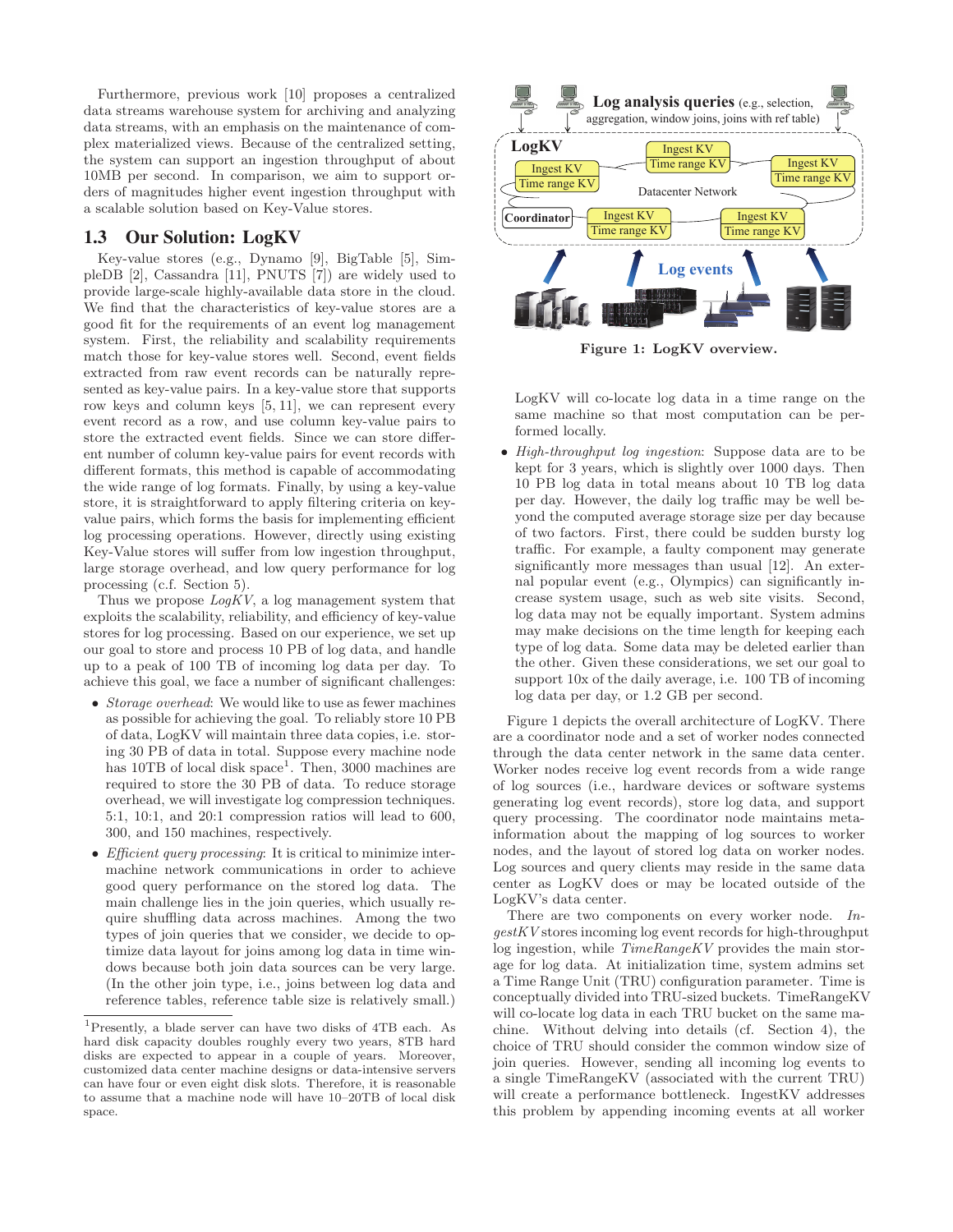Table 1: Terms used in this paper.

| Term           | Description                                                         |
|----------------|---------------------------------------------------------------------|
| TRU            | Time Range Unit                                                     |
| N              | Number of LogKV nodes                                               |
| S              | Number of log sources                                               |
| $l_i$          | Ingestion bandwidth of $log$ source $i$                             |
| $B_{ingest}$   | S<br>Total log ingestion bandwidth $B_{ingest} = \sum l_i$<br>$i=1$ |
| $B_{node}$     | Network bandwidth of a single LogKV node                            |
| $\overline{M}$ | Number of concurrent receivers                                      |
|                | Log compression ratios, e.g., $10$                                  |

#### Algorithm 1 Assign individable log sources

Require: Throughput of individable log sources are  $l_1, l_2, ..., l_d$ 

- **Ensure:** Aggregate throughput assigned to worker  $k$  is  $w[k]$ , where  $k = 1, 2, ..., N$
- 1: Set all  $w[k]$  to 0, where  $1 \leq k \leq N$
- 2: Sort  $l_1, l_2, ..., l_d$  in descending throughput order
- 3: for  $i = 1 \rightarrow d$  do
- 4:  $k = \arg \min \{w[k]\}, 1 \leq k \leq N$
- 5: Assign log source  $i$  to worker  $k$
- 6:  $w[k] \leftarrow w[k] + l_i$

nodes and intelligently shuffling log data to achieve the colocation property at TimeRangeKV.

The rest of the paper is organized as follows. Section 2 presents how IngestKV supports log ingestion and shuffles log data into TimeRangeKV. Section 3 describes data compression and storage in TimeRangeKV. Section 4 illustrates LogKV's support for the desired query types. Section 5 reports preliminary evaluation of the LogKV idea. Finally, Section 6 concludes the paper.

## **2. HIGH-THROUGHPUT LOG INGESTION**

LogKV obtains log event data using either pull or push based methods from log sources. Incoming log data will first reside in IngestKV, then be shuffled to TimeRangeKV. The system maintains reliability through data replication. In the following, we describe the different aspects of this process. Table 1 summarizes the terms used in this paper.

#### **2.1 Log Source Mapping to Worker Nodes**

LogKV obtains log event data from a log source in one of the following three ways. First, the ideal case is that a LogKV agent can run on the log source machine, extracting and sending log events to LogKV. This method is preferred to the remaining two when this is a possible option in a log source. Second, log sources (e.g., syslog) may be configured to forward log events to a remote host, i.e. a LogKV worker node. Finally, a log source stores log events to local files, and LogKV uses ftp/scp/sftp to obtain the log data. The coordinator of LogKV records the log extraction method for every log source.

Suppose the average throughput of the log sources are  $l_1, l_2, ..., l_s$ , and the total incoming throughput is  $B_{ingest}$ . That is,  $B_{ingest} = \sum_{i=1}^{S} l_i$ . LogKV aims to balance the log ingestion throughput across the N worker nodes, ideally

#### Algorithm 2 Assign dividable log sources

| <b>Require:</b> Throughput of dividable log sources are |  |  |  |
|---------------------------------------------------------|--|--|--|
| $l_{d+1},,l_{s}$                                        |  |  |  |

- **Ensure:** Aggregate throughput assigned to worker  $k$  is  $w[k]$ , where  $k = 1, 2, ..., N$
- 1: Compute  $divTotal = \sum_{i=d+1}^{s} l_i$
- 2: Sort worker nodes in descending throughput order so that  $w[ord[k]] \leq w[ord[k+1]]$ , where ord[.] is an index array, and  $1 \leq k < N$
- 3:  $t \leftarrow divTotal$
- 4: for  $k = 1 \rightarrow N$  do {Compute targetMin }

5: 
$$
t \leftarrow t + w[ord[k]] \{ t = divTotal + \sum_{k=1}^{k} w[ord[j]] \}
$$

- $j=1$ 6: if  $(k == N)$  OR  $(t/k \leq w[ord[k+1]])$  then
- 7:  $targetMin \leftarrow t/k$
- 8: break
- 9:  $i \leftarrow d+1$
- 10: for  $j = 1 \rightarrow k$  do {Assign log sources}
- 11:  $diff \leftarrow targetMin w[ord[j]]$
- 12: while  $diff > 0$  do
- 13: if  $diff \ge l_i$  then
- 14: Assign the rest of  $l_i$  to worker ord[j]
- 15:  $diff \leftarrow diff l_i$
- 16:  $l_i \leftarrow 0$

17:  $i \leftarrow i + 1$ 

- 18: else
- 19: Assign  $diff$  from  $l_i$  to worker ord[j]
- 20:  $l_i \leftarrow l_i diff$
- 21:  $diff \leftarrow 0$
- 22:  $w[ord[j]] \leftarrow targetMin$

achieving an average node throughput of  $B_{ingest}/N$ . Note that log sources supporting the first extraction method are dividable in that they can divide their log traffic among multiple worker nodes. The other log sources are individable, and must each be assigned to a single worker node.

We assign log sources to worker nodes in two steps. In the first step, we assign individable log sources using a greedy algorithm as shown in Algorithm 1. The algorithm sorts all individable log sources in descending order of their throughput (Line 2). Then it goes into a loop to assign every individable log source (Line 3). An iteration in the loop computes the worker with the least log ingestion throughput that has been assigned in previous iterations (Line 4), and assigns the next log source in the sort order to the worker (Line 5–6).

In the second step, we assign dividable log sources in order to balance the assigned throughput across worker nodes as much as possible, as shown in Algorithm 2.  $divTotal$  is the aggregate throughput of all dividable log sources. The algorithm sorts all the worker nodes in the ascending order of the current assigned throughput (Line 2).

We would like to reduce the difference between the maximum and minimum assigned throughput for individual workers. Conceptually, we can assign log ingestion throughput to worker *ord*[1], which has the current minimum throughput. When its throughput is increased to the same as  $w[ord[2]],$ both of worker  $ord[1]$  and  $ord[2]$  have the minimum throughput. Then we will need to assign throughput to both worker  $ord[1]$  and  $ord[2]$  in order to increase the minimum throughput among all workers. Similarly, when the assigned through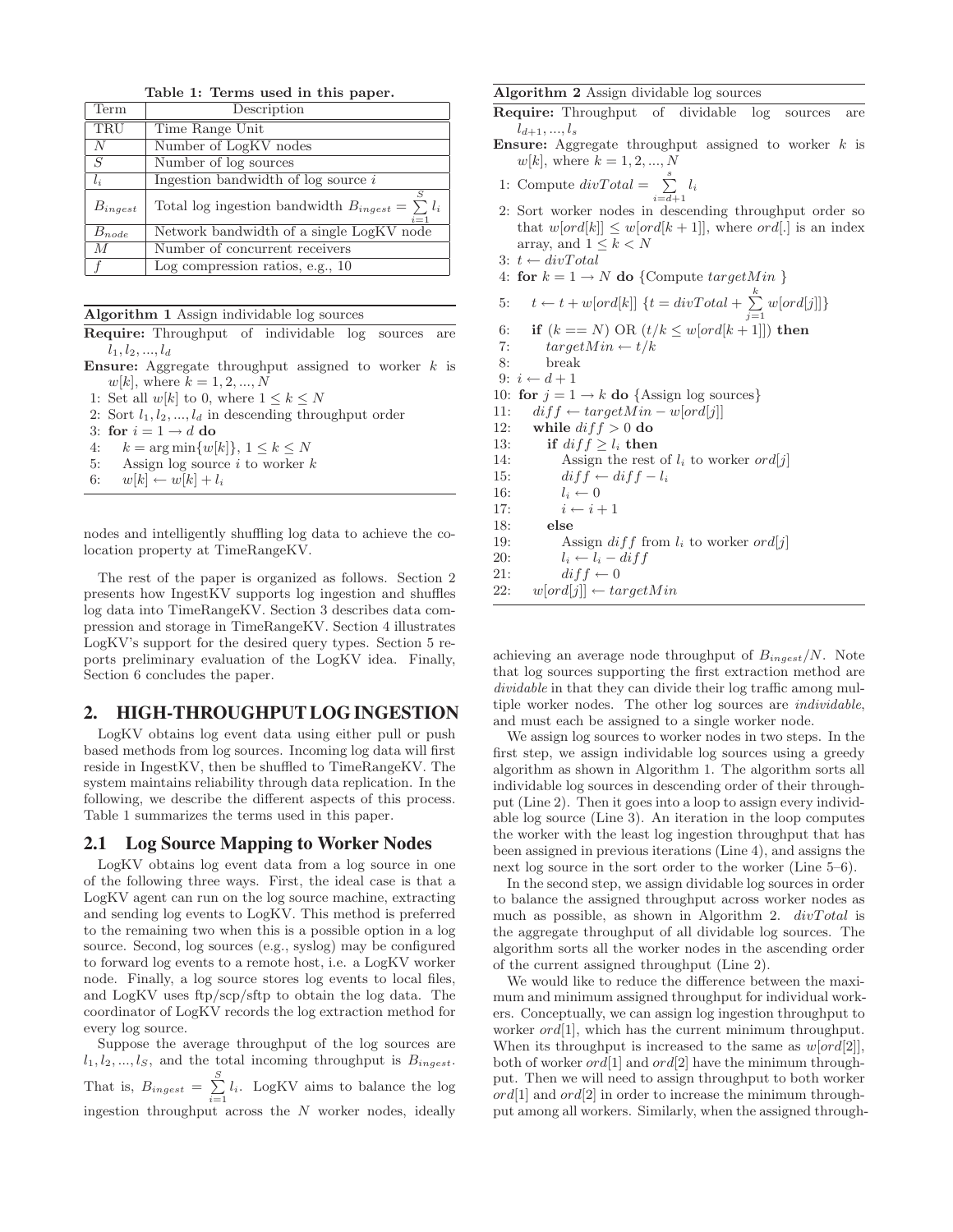put of worker  $ord[1]$  and  $ord[2]$  is equal to  $w[ord[3]]$ , we will need to increase the throughput of three workers together. In general, suppose the final minimum throughput among all workers is  $targetMin$ . Then k workers  $(ord[1], \cdots, ord[k])$ will have  $targetMin$  as their throughput, while the throughputs of the other workers remain unchanged. Since the newly assigned throughput is equal to  $divTotal$ , we have the following:

$$
\sum_{j=1}^{k} (targetMin - w[ord[j]]) = divTotal
$$
  
\n
$$
k == N \land targetMin \leq w[ord[k+1]]
$$
\n(1)

Using Equation 1, Algorithm 2 computes  $targetMin$  as  $\left(\text{div} \text{Total} + \sum_{j=1}^{k} w[\text{ord}[j]]\right) / k$  (Line 3–8). Finally, it assigns dividable log sources to worker  $ord[1], \dots, ord[k]$  to increase

their throughput to  $targetMin$  (Line 9-22).

After the computation, the coordinator configures the mapping from log sources to worker nodes accordingly.

Analysis. In Algorithm 1, the sort operation in Line 2 takes  $O(dlog d)$  time. A heap can be used to efficiently obtain the worker with the current minimum throughput in Line 4 with  $O(logN)$  cost per iteration. Therefore, the time complexity of Algorithm 1 is  $O(d(logN + logd)).$ 

Moreover, we can prove that after Algorithm 1,

$$
w[k] < \frac{1}{N} \sum_{i=1}^{d} l_i + \max_{1 \le i \le d} \{l_i\}, 1 \le k \le N \tag{2}
$$

Suppose  $w[k]$  has the maximum assigned throughput after Algorithm 1, and  $l_j$  is the last log source assigned to worker k. It must satisfy that  $w[k] - l_j < \frac{1}{N} \sum_{i=1}^d l_i$ . Otherwise, there must have been some other worker with lower throughput at the time of assignment. Then  $l_j$  would have been assigned to this other worker. Since  $l_j \n\t\leq \max_{1 \leq i \leq d} \{l_i\}$ , we can derive

#### Equation 2.

In Algorithm 2, sorting takes  $O(N \log N)$  time, while the two loops have linear costs. Therefore, the time complexity of Algorithm 2 is  $O(N \log N)$ . The algorithm will reduce the gap between the maximum and minimum assigned throughput as much as possible. It is easy to see that if none of the worker nodes exceeds  $B_{ingest}/N$  after Algorithm 1, then the algorithm will achieve the ideal assignment.

## **2.2 Log Parsing**

Worker nodes perform event log parsing in a fully distributed fashion. On a worker node, IngestKV runs a log source adapter module. It maintains a log source table, registering the type and parsing rules of every assigned log source. When an incoming log event arrives at a worker node, the adapter module parses the log event to extract important information as key-value pairs. There are also special key-value pairs representing the log source, the arrival timestamp, and if required, the raw event. IngestKV maintains log event records in time order on a worker node.

The above description assumes that log parsing rules exist. However, in practice, it is challenging to manually generate the log parsing rules for all different types of log sources. The number of log sources increases as the number of hardware devices and software systems increase. A manual solution is difficult to keep up. An automatic solution will be desirable, but is beyond the scope of the current paper.



Figure 2: Log ingestion in LogKV.

#### Algorithm 3 Log shuffling

Require: Receiver i must obtain event log data from worker 1, ..., N

1:  $list \leftarrow \{1, ..., N\}$ 

2: for  $i = 1 \rightarrow N$  do

- 3:  $k \leftarrow random(list)$
- 4: if Worker  $k$  is busy then
- 5:  $k \leftarrow random(list)$
- 6: Transfer event log data from worker  $k$
- 7: Remove k from list

## **2.3 Log Shuffling**

IngestKV shuffles log events to TimeRangeKV. Figure 2 illustrates the log shuffling idea. There are  $N$  LogKV worker nodes, each with an ID from 0 to  $N-1$ .  $N = 16$  in the figure. In TimeRangeKV, a TRU bucket is mapped to a worker node if the start timestamp of the time range satisfies the following:

$$
nodeID = [StartTimeStamp/TRU] \quad modulo \quad N \qquad (3)
$$

Note that  $i = |\text{StartTimeStamp}/\text{TRU}|$  uniquely identifies the TRU bucket. We say that the node is the owner of  $TRU_i$ . During log shuffling, we use receivers to denote worker nodes receiving shuffled events. Suppose TRU of the current time is mapped to node  $j$ . If the log events were immediately forwarded to node  $j$ , node  $j$  would be overwhelmed by a shuffling bandwidth of  $B_{ingest}$ .

In order to reduce the shuffling bandwidth, we exploit the property of data center network that non-conflicting network connections can often achieve the maximum bandwidth at the same time. IngestKV performs shuffling in rounds. A round takes  $M \cdot TRU$  time.  $M = 4$  in Figure 2. Up to two rounds of incoming event log data are kept in IngestKV on a worker node. In round  $r$ , IngestKV buffers the incoming event log data for the current round, and shuffles the event log data arrived in round  $r - 1$  to M receivers. At the end of round r, the event log data of round  $r-1$  is removed, and the event log data of round  $r$  will be shuffled in the next round. In this design, the average shuffling bandwidth of a receiver is reduced to  $B_{ingest}/M$ . This is because the same amount of event log data are shuffled to the receiver, while the shuffle time is increased by a factor of M.

Now we face the problem of shuffling event log data from N nodes to M receivers. To avoid hot spots, we design a randomized shuffle algorithm as shown in Algorithm 3. A receiver maintains a to-do list, which is initialized with all worker nodes (Line 1). Then the receiver goes into a loop. In every iteration, it randomly selects a node from the to-do list (Line 3), transfers event log data from the node (Line 6), then updates the to-do list by deleting the node (Line 7). As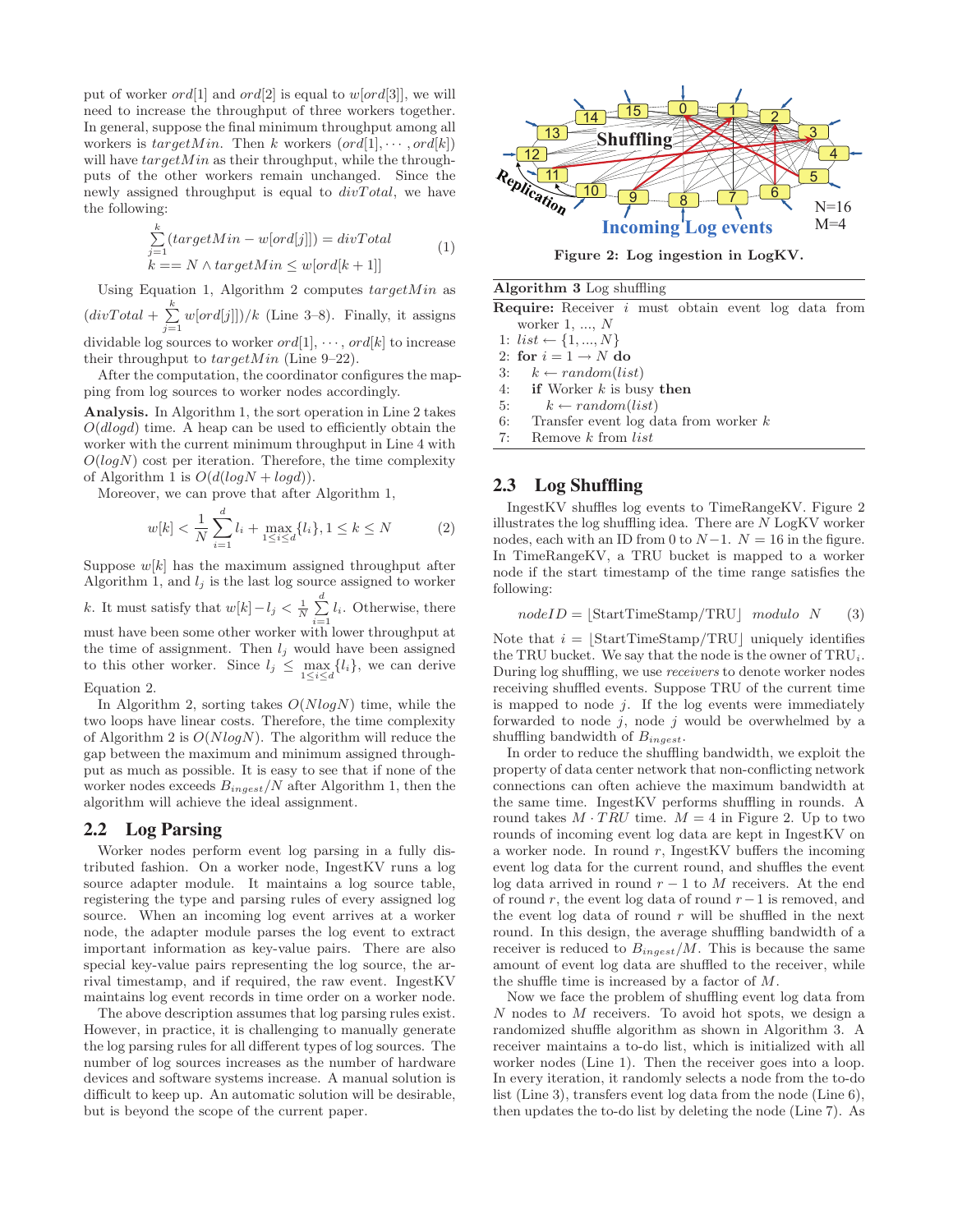shown in Figure 2, there are four receivers, node 0, 1, 2, and 3. Event log data will be transferred from all 16 nodes to the 4 receivers as shown by the thin lines. In a certain iteration, the receivers choose different nodes to transfer event log data from using the randomized algorithm as illustrated by the bold red arrows.

This algorithm works well when  $N >> M$ . The to-do list shrinks at every iteration. After  $N - K$  iterations, the to-do list contains K nodes. A node appears in  $P = \frac{KM}{N}$  lists on have contains A houces. A houce appears in  $Y = N$  has one average. If a node is selected by a receiver, the probability that it is chosen by another receiver is  $(1 - (1 - \frac{1}{K})^{P-1})$ . This is roughly equal to  $1 - e^{\frac{M}{N}}$  when K is large. Clearly, when  $N >> M$ , the probability is low.

To deal with cases where  $M$  is close to  $N$ , the algorithm checks whether the chosen node is already serving another receiver (Line 4). If yes, then it can randomly choose another node in the to-do list (Line 5).

#### **2.4 Replication for Reliability**

Both IngestKV and TimeRangeKV replicate log data for high availability. IngestKV buffers incoming log data for a short amount of time, while TimeRangeKV is supposed to store log data for up to several years. Consequently, data in TimeRangeKV are expected to experience more failures compared to IngestKV. Therefore, we maintain two copies of log data in IngestKV, while producing three data copies in TimeRangeKV.

Figure 2 shows the replication strategy for TimeRangeKV. A node j will replicate its log data to node  $j+1$  and node  $j + 2$  modulo N. (We can easily adapt existing Key-Value stores, e.g., Cassandra, to support this replication strategy.) Note that three adjacent TRU buckets will be present on a single node due to the replication strategy. This facilitate window join queries (cf. Section 4).

For IngestKV, the coordinator will balance the network traffic by choosing an appropriate replication strategy. In the simplest case, every two nodes are organized into a replication pair, forwarding incoming log events to each other. However, if the log source assignment does not achieve ideal balance, the coordinator can decide to divide the replicating traffic intelligently in order to balance the overall log ingestion traffic including replication. Moreover, the replication efficiency in IngestKV may be improved if log sources are capable of re-sending recent log events (e.g., with the support of LogKV agent). Suppose the coordinator knows that log source  $A$  can re-send last  $t$  seconds of log events. Then, rather than forwarding every individual event, IngestKV will forward a batch of  $A$ 's log events every  $t$  seconds to reduce network cost.

A node failure is detected when a network connection (for replication, shuffling, or query processing) times out. When a node i fails, the coordinator will remap the TRUs owned by node i temporarily to node  $i + 1$  modulo N. In the meantime, it will obtain and initiate another machine in the data center to replace the failed node. We use Apache ZooKeeper to ensure the reliability of the coordinator.

#### **2.5 Parameter Selection**

We discuss the choice of M. The overall network traffic of a receiver must be lower than its available bandwidth. Log ingestion and replication consumes  $2B_{ingest}/N$  bandwidth. Log shuffling takes  $B_{ingest}/M$  bandwidth. Suppose the log compression ratio is  $f$ . Replicating two data copies

in TimeRangeKV takes  $2B_{ingest}/(Mf)$  bandwidth. Therefore, we have the following constraint:

$$
\left(\frac{2}{N} + \frac{1}{M} + \frac{2}{Mf}\right)B_{ingest} \le B_{node} \tag{4}
$$

We would like to minimize the amount of log data buffered in IngestKV for query efficiency. Window joins on data in IngestKV require expensive data shuffling operations (cf. Section 4). Therefore, we can compute  $M$  as follows:

$$
M = \lceil (1 + \frac{2}{f}) \frac{1}{\frac{B_{node}}{B_{ingest}} - \frac{2}{N}} \rceil
$$
 (5)

Suppose  $B_{ingest}$ =1.2GB/s,  $B_{node}$ =100MB/s, N=150 nodes,  $f=20$ . Then  $M=16$  concurrent receivers.

#### **2.6 Coping with Bursty Log Data**

We already consider 10x higher log ingestion throughput than average in our design goal, as discussed in Section 1. The coordinator can also try balancing event log ingestion traffic when a subset of log sources suddenly experience high traffic. If a dividable log source sees a dramatic throughput increase, the coordinator can divide this log source and reassign it easily. If an individable log source sees a sudden increase in throughput, the coordinator can re-assign the log source in the same spirit as Algorithm 1. After removing the old throughput of this log source, it can compute the worker node with the minimum assigned throughput, and then assign the individable log source to it. The coordinator can periodically check the gap between the maximum and minimum assigned log ingestion throughput among worker nodes. If the gap is above a threshold, the coordinator can re-compute the log source mapping using Algorithm 1 and Algorithm 2.

## **3. LOG STORAGE IN TimeRangeKV**

The TimeRangeKV provides persistent storage for LogKV through a key-value store. As explained in Section 2, it uses the time range (in multiple of the TRU) as the row key to partition incoming log records. This design is motivated by the observations that most if not all query processing tasks in log analysis is time-dependent; furthermore, most query tasks access log records within a user-specified, contiguous time range, i.e., there is strong temporal locality in terms of the query accessing patterns in log analysis.

That said, all records within a time range in  $[\ell$  · TRU,  $(\ell +$ 1)TRU) of length TRU ( $\exists \ell \in [0, \lceil \text{Now}/\text{TRU} \rceil - 2M)$ ) are stored in one worker node, running a TimeRangeKV instance (except the most recent  $2M \cdot TRU$  records that will be buffered in IngestKV, or being shuffled from IngestKV to TimeRangeKV). During log shuffling, the log events transferred from each IngestKV instance are in time order. A receiver node j will store the log data shuffled from an In $gestKV$  instance temporarily in a file. When node  $j$  receives the log data from all N IngestKV instances, it will perform a multi-way merge operation on the N temporary files, and store the sorted records into the underlying key-value store.

There can be multiple ways to store the data. In LogKV, we exploit the following design, as shown in Figure 3, to maximize the compression ratio and the query performance. Suppose the log records in a time range of length TRU coming into node j are an ordered set  $R = \{r_1, r_2, \ldots, r_u\}$  for some integer value  $u$ , ordered by their timestamps. Note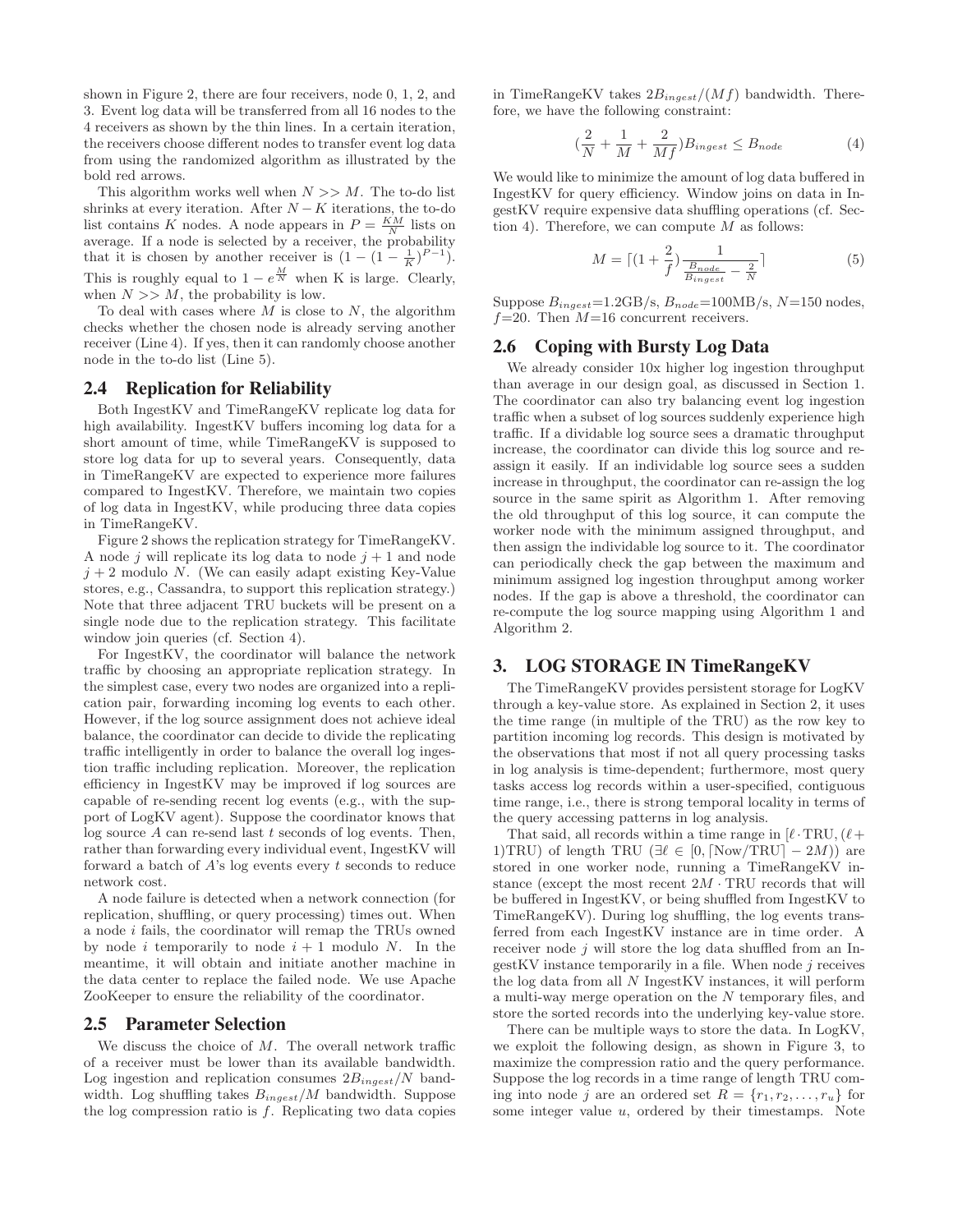|  |  |  |  |  |  | $t_i \in [\ell \cdot \text{TRU}, (\ell+1) \cdot \text{TRU})$ row key: $k = t_i / \text{TRU}$ |  |  |
|--|--|--|--|--|--|----------------------------------------------------------------------------------------------|--|--|
|--|--|--|--|--|--|----------------------------------------------------------------------------------------------|--|--|

| record                                                                                                                    | timestamp | $a_1$     |          | $a_d$     |  |  |
|---------------------------------------------------------------------------------------------------------------------------|-----------|-----------|----------|-----------|--|--|
| $r_1$                                                                                                                     | $t_1$     | $v_{1,1}$ | .        | $v_{1,d}$ |  |  |
| $r_2$                                                                                                                     | $t_2$     | $v_{2,1}$ |          | $v_{2,d}$ |  |  |
|                                                                                                                           |           |           |          |           |  |  |
| $r_{u}$                                                                                                                   | $t_u$     | $v_{u,1}$ | $\cdots$ | $v_{u,d}$ |  |  |
| column $a_1, V_1 = \{v_{1,1}, \ldots, v_{1,d}\}\$                                                                         |           |           |          |           |  |  |
| $V'_1 = \{v_{1,2}, v_{1,5}, \ldots\}, b_1 = [0, 1, 0, 0, 1, \ldots]$                                                      |           |           |          |           |  |  |
| column $a_d$ , $V_u = \{v_{u,1}, \ldots, v_{u,d}\}\$<br>$V'_u = \{v_{u,1}, v_{u,4}, \ldots\}, b_u = [1, 0, 0, 1, \ldots]$ |           |           |          |           |  |  |

Figure 3: Local storage in LogKV.

that each log record is converted from a log event in the raw data by IngestKV, consisting of a timestamp and a set of key-value pairs (c.f. Section 2). For example, a log record from a network traffic log may look like  $\{t,$  (source IP, value), (destination IP, value)}. Without loss of generality, we assume that each record has a format of  $\{t, (a_1, v_1), \ldots, (a_d, v_d)\};$ and the j<sup>th</sup> value of the *i*<sup>th</sup> record in R is denoted as  $v_{i,j}$ . Since different records may not have the same set of keyvalue pairs, value  $v_{i,j}$  may simply be a NULL value, e.g., if there is no parsing rule on extracting the value of key  $a_i$ for a record  $r_i$ . Hence, d denotes the total distinct number of keys for which IngestKV has parsed and extracted any values from raw log events in a time range.

All records in  $R$  is stored in a single row with the row key  $k = |t/\text{TRU}|$ . We call the *i*th key-value pair  $(a_i, v_i)$ for all records in  $R$  as the *i*th column of these records. We organize the *i*th column from all records of  $R$  into an array  $A_i$ . Array  $A_i$  is stored as a column key-value pair under row key k, where the column key is  $a_i$ , and the value  $V_i$ contains all the values from the entire column  $i$ . That is,  $V_i = \{v_{1,i}, \ldots, v_{u,i}\}.$  By doing so, we end up with d columns for row key  $k$ , which will be stored into the underlying keyvalue store.

Before inserting row key  $k$  and the columns into the underlying key-value store, TimeRangeKV compresses the data in order to reduce storage overhead, and hence improve query efficiency as well. A straightforward solution is to simply compress the value  $V_i$  of a column  $a_i$  at its entirety. However, a critical observation that we have made is that  $V_i$ often has a lot of NULL values, since log events are of different types, and some log events with certain attributes occur only infrequently (e.g., when an exception did occur). As a result, compressing  $V_i$  directly might not lead to the best compression ratio.

An improvement is to compress  $V_i$  after removing its NULL values. To do so, we introduce a bitmap index  $b_i$  of size u for  $V_i$ , where  $b_i(j) = 0$  if  $v_{j,i} = NULL$  and 1 otherwise. After which, we produce a vector  $V_i'$  that consists of only non-NULL values from  $V_i$  (the order is still preserved). Clearly, given  $V_i'$  and  $b_i$  one can easily reconstruct  $V_i$ . We then compress  $V_i'$  and  $b_i$  separately for column  $a_i$  and store the two compressed values into the underlying key-value store (under the column  $a_i$  for the row key k). This process is repeated for each column, from  $a_1$  to  $a_d$  in turn.

When a time range contains a large number of records, we can refine the above process by introducing smaller "rows" locally. The idea is to further partition a time range into a number of smaller, but contiguous, time ranges in a local

node j. Then, within each smaller time range, the above process is applied. This will achieve better query efficiency for point queries because only the smaller time range of data are fetched from disk and uncompressed.

Lastly, we highlight that since we are using a key-value store as the underlying storage layer, the replication of records in a time range from a TimeRangeKV instance to other TimeRangeKV instances on neighboring nodes can be automatically taken care of by leveraging the replication mechanism of the underlying key-value store, which is a basic service in most key-value stores, such as Cassandra.

## **4. QUERY PROCESSING ON EVENT LOGS**

TimeRangeKV stores event  $log data$  that arrive  $2M \cdot TRU$ time ago, while more recent log events reside in IngestKV. For simplicity, we do not use the log data being shuffled in query processing. According to a query's time range predicate (or any time if not specified), LogKV executes the query either on TimeRangeKV or on IngestKV or on both if the time range spans the timestamp (now  $-2M \cdot TRU$ ).

In the following, we discuss the important design considerations for query processing.

## **4.1 Supporting Important Query Types**

We discuss query processing for TimeRangeKV and IngestKV, respectively.

- Selection/Projection Queries in TimeRangeKV and IngestKV: Selections and projections can be efficiently processed in a distributed fashion on worker nodes. In IngestKV, a row key corresponds to an event record, and extracted event fields are stored as column keyvalue pairs. Therefore, selections and projections are performed on the row records. In TimeRangeKV, selections use bitmap indexes to extract qualified records, and projections directly take advantage of the column representation. As all columns are stored in the same order, it is straightforward to reconstruct event records.
- Window Joins between Event Log Data in TimeRangeKV: The replication strategy in TimeRangeKV ensures that  $\forall i$ , TRU<sub>i</sub>'s owner also stores a replica of TRU<sub>i−1</sub> and  $TRU_{i-2}$  (cf. Section 2), thus it contains any time window ending in  $TRU_i$  and with a size up to 2TRU. What this means is that window joins with window size ≤ 2TRU can be handled efficiently by performing local joins on worker nodes.

Larger window sizes require communication among worker nodes. For window size  $\in$  (2TRU, 5TRU], TRU<sub>i</sub>'s owner needs to communicate with  $TRU_{i-3}$ 's owner so that event log data in  $TRU_{i-5}$ , ..., TRU<sub>i</sub> will be available for the join. In general, a worker node must communicate with  $k$  other worker nodes for a join query if its window size  $\in ((3k-1)\text{TRU}, (3k+2)\text{TRU}], k = 1, ..., \lceil \frac{N}{3} \rceil.$ 

- Window Joins between Event Log Data in IngestKV: In contrast to TimeRangeKV, IngestKV must perform log data shuffling for window joins. This can be implemented with a Map/Reduce framework (e.g., Hadoop).
- Joins between Event Log Data and Reference Tables in TimeRangeKV and IngestKV: Previous study [4] compares join algorithms for joining event log data and reference tables in Hadoop when input data are stored on HDFS. We reference this work in our design. However,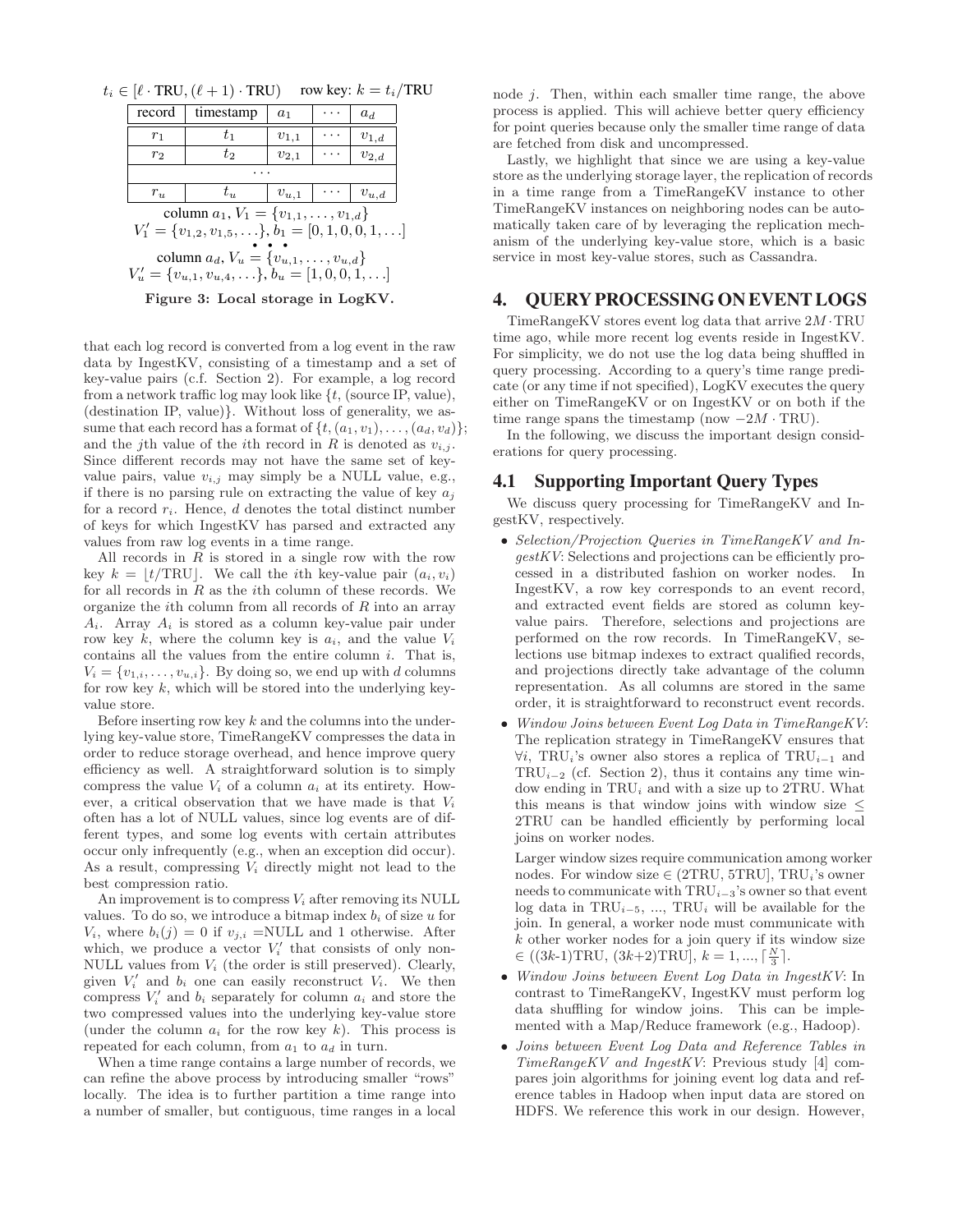we note that compared to HDFS, LogKV has much better selection support. It will be interesting future work to re-evaluate the join algorithms in the context of LogKV.

• Group-by/Aggregation Queries in TimeRangeKV and IngestKV: Group-by/aggregation queries can be processed using the Map-Reduce framework (e.g., Hadoop).

## **4.2 Choice of TRU**

The choice of TRU impacts the query performance of both TimeRangeKV and IngestKV. Smaller TRU leads to smaller amount of data stored in IngestKV. Consequently, window join queries spanning both IngestKV and TimeRangeKV would shuffle less data in IngestKV, thereby obtaining better performance.

In TimeRangeKV, larger TRU means that window joins with larger time windows can be efficiently handled. On the other hand, a time range predicate may be mapped to fewer number of worker nodes. This will affect neither large analysis queries spanning long time ranges nor point queries focusing on very short time periods. However, selection queries with medium sized time range predicates may see fewer computation nodes when TRU gets larger.

In summary, we find that the choice of TRU is workload dependent. A rule of thumb is to choose TRU to be half of the most common time window size in window joins.

## **4.3 Discussions**

Approximate Query Processing. Providing fast approximate estimations is a promising strategy to support interactive data explorations. LogKV is amenable to sampling based approximate query processing. For analysis queries on large time ranges, we can sample a subset of TRUs for estimations. If necessary, a finer-grain sample can be generated by sampling events in every related TRU. The latter mainly reduces network communications, while the former reduces, local I/O, computation, and network cost.

Secondary Indices. If a particular event attribute often appears in the filtering criteria of queries, one may want to create a secondary index on this event attribute to speed up query processing. We consider how to support secondary indices on individual TimeRangeKV. There can be two design choices. First, we can create a secondary index on all the event log data in a TimeRangeKV. Second, we can create a secondary index for every TRU in the TimeRangeKV. We prefer the latter because an index in a TRU can be created once then read only, which significantly simplifies the index implementation and reduces index maintenance overhead. Various types of indices can be employed. For example, if the number of distinct values of the event attribute is low, we can employ a bitmap index [13], and store a bitmap for every value. Each bitmap can be stored efficiently using the scheme as in Section 3.

Other Joins. LogKV is optimized for joins with time windows. From our experience, we expect that it is rare to process other types of joins between event log data that do not use time windows. However, if it is desirable to optimize event log data layout for other types of joins (e.g., location window joins), the same optimization strategy can be applied. One can also take advantage of data replication so that one replica is optimized for one type of joins (e.g., time window joins), while the other replica is optimized for another type of joins (e.g., location window joins). In such

situation, the log shuffling step will need to perform both types of shuffling.

# **5. EXPERIMENTAL EVALUATION**

In this section, we present preliminary evaluation results for understanding the performance of  $LogKV$ . We study (1) log ingestion throughput, (2) storage cost, (3) selection query performance, and (4) window join query performance.

# **5.1 Experimental setup**

Implementation. We implemented an initial prototype in Java, supporting the basic functionality of LogKV. It consists of the following five modules:

- IngestKV, which receives log events and sends buffered TRUs to TimeRangeKV. While receiving an event record, IngestKV first serializes the event and then stores it to a log structured file, which is created per TRU on a node. IngestKV maintains the TRU meta-data (such as TRU id, and the location of the log structured file) in a memory structure. Once the log ingestion of the current TRU completes, the TRU's meta-data structure is added to a waiting list to be shuffled to the destination TimeRangeKV. After the shuffling of a TRU is done, IngestKV removes the TRU meta-data structure and the log structured file.
- Shuffle Receiver in TimeRangeKV, which receives shuffled TRUs, merges them, compresses merged log events, and inserts the compressed events into the underlying key-value store (i.e. Apache Cassandra 1.0.6 in our implementation). Shuffle receiver first de-serializes each received log structured TRU and stores the TRUs in memory. When it has received all the local TRUs from all the worker nodes, it merges the local TRUs into a global TRU using the sort merge algorithm.
- Query Proxy, which runs on every worker node, accepts queries from clients, divides queries into sub-queries, and sends sub-queries to their corresponding query processors on worker nodes.
- Query Processor in TimeRangeKV, which processes subqueries in the local worker node and returns results to the Query Proxy.
- Coordinator, which maps the log source to worker nodes, and manages the replication operation. We use Apache ZooKeeper (ZK) to protect the coordinator against node failures. The coordinator data is stored in an ZK instance, which is distributed, consistent and highly available. There is one active coordinator and multiple standby coordinators in LogKV. The active coordinator creates an ephemeral node in ZK. If the active coordinator fails, the ephemeral node will be automatically deleted after a configurable timeout. When the other standby coordinators detect the failure of the active coordinator, they will attempt to acquire a lock. If a standby coordinator successfully creates the lock, it will become the new active coordinator. ZK guarantees that at most one coordinator is active at any time.

To improve the efficiency of TRU serialization for transmission, the class TimeRangeUnit implements a Writable interface. Shuffle Receiver implements compression using java.util.zip package.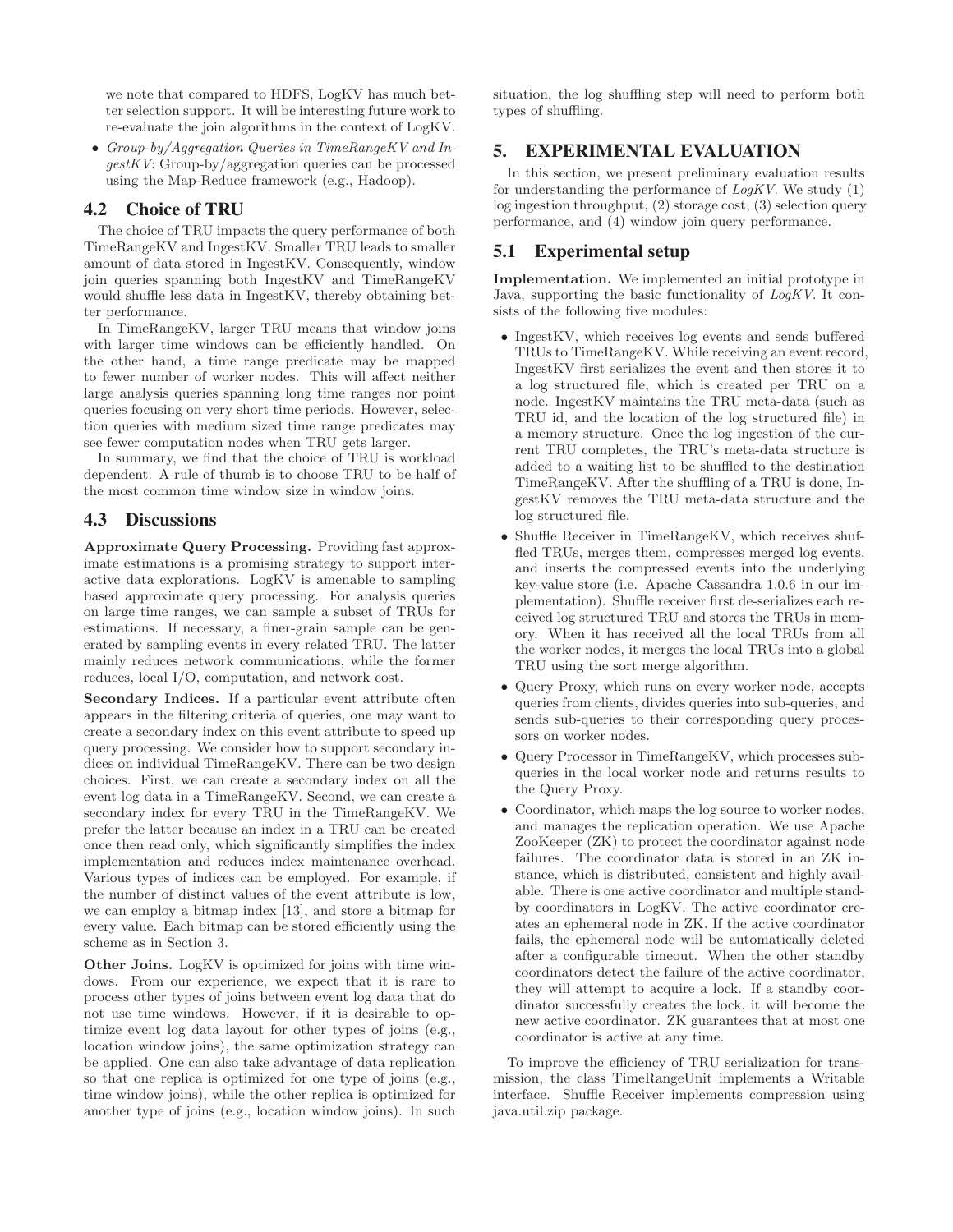

Figure 4: Log ingestion throughout.



In addition to the above modules, we are still working on the Query Processor in IngestKV. The reported experimental results do not contain this module.

Evaluation Environment. We perform the experiments on a cluster of 10 nodes by default. To evaluate the scalability of LogKV, we use a cluster of 20 nodes. Every node is an HP ProLiant BL460c blade server equipped with two Intel Xeon X5675 3.06GHz CPUs (6 cores/12 threads, 12MB cache), 96GB memory, and a 7200rpm HP SAS hard drive. The blade servers are connected through a 1Gb ethernet switch. The blade servers are running 64bit Red Hat Linux 2.6.32-220 kernel. We use Oracle Java 1.7 in our experiments.

Workload Generation. We use a real-world log event trace from a popular web site in our experiments. We emulate high-throughput log sources by running a log event generator on every worker node that sends log events to IngestKV on the same node. In the storage cost evaluation, we use the original real-world log data. In the other experiments, for generating a large number of log events, we generate synthesized data based on the real-world log (by repeatedly using the data). An event includes the following fields: event ID, timestamp, source IP, and i other fields  $(i = 0, 1, \ldots, 8)$ . The average event size is 100 bytes.

## **5.2 Experimental results**

Log Ingestion Throughput. Figure 4 measures the maximum sustained log ingestion throughput varying the number of worker nodes  $(N)$  from 1 to 20 in LogKV. We set  $M = N$  to obtain the maximum ingestion throughput. To reach stable performance fast, we set TRU to be 10 seconds in this experiment. As shown in Figure 4, the Y-axis is the number of ingested events per second. We see that the log ingestion throughput increases linearly as the number of worker nodes grows. The randomized shuffling algorithm works well. When  $N=1$ , the per-node throughput is higher



Figure 6: Selection query performance.



Figure 7: Time window join query performance.

than the other points. This is because there is actually no shuffle in this case.

From the figure, we estimate that LogKV achieves an ingestion throughput of about 0.28N million events per second, where  $N$  is the number of cluster nodes. As an event record size is about 100 bytes, LogKV can sustain about 28 MB/s maximum log ingestion bandwidth per worker node. Therefore, the design goal of 1.2 GB/s aggregate log ingestion throughput can be achieved with about 43 machines that are fully devoted to log ingestion. This gives a lower bound of the actual number of nodes in a design, whose choice must also consider query performance.

Storage Cost. We load 409 MB of log events into a single  $LogKV$  node. Figure 5 reports the compression ratio measured as input log size divided by the storage size used by the log. We compare plain Gzip implementation and our column-based compression scheme. We use the GZIPInput-Stream and GZIPOutputStream of java.util.zip in both implementations. Figure 5 shows two sets of bars. The left set of bars show the compression ratios for the entire log. We see that the compression ratios of Gzip and columnbased compression are quite similar. This is because the cookie fields in the log events contain almost distinct long strings that results in very low compression ratios. The right set of bars compare the two schemes when the cookie fields are removed. We see that our column-based compression schemes achieve significant improvement over plain Gzip, and it achieves about 15:1 compression ratio.

Selection Query Processing Latency. In the next experiment, we use the selection query which selects events whose given attribute is greater than a specified value  $(\theta)$ in 1 or more randomly selected TRUs. We vary  $\theta$  to obtain different selectivity, which is one minus the ratio of returned records to the number of total records. In this and all the following experiments, N is fixed to 10. Figure 6 compares the query response time varying the selectivity. The response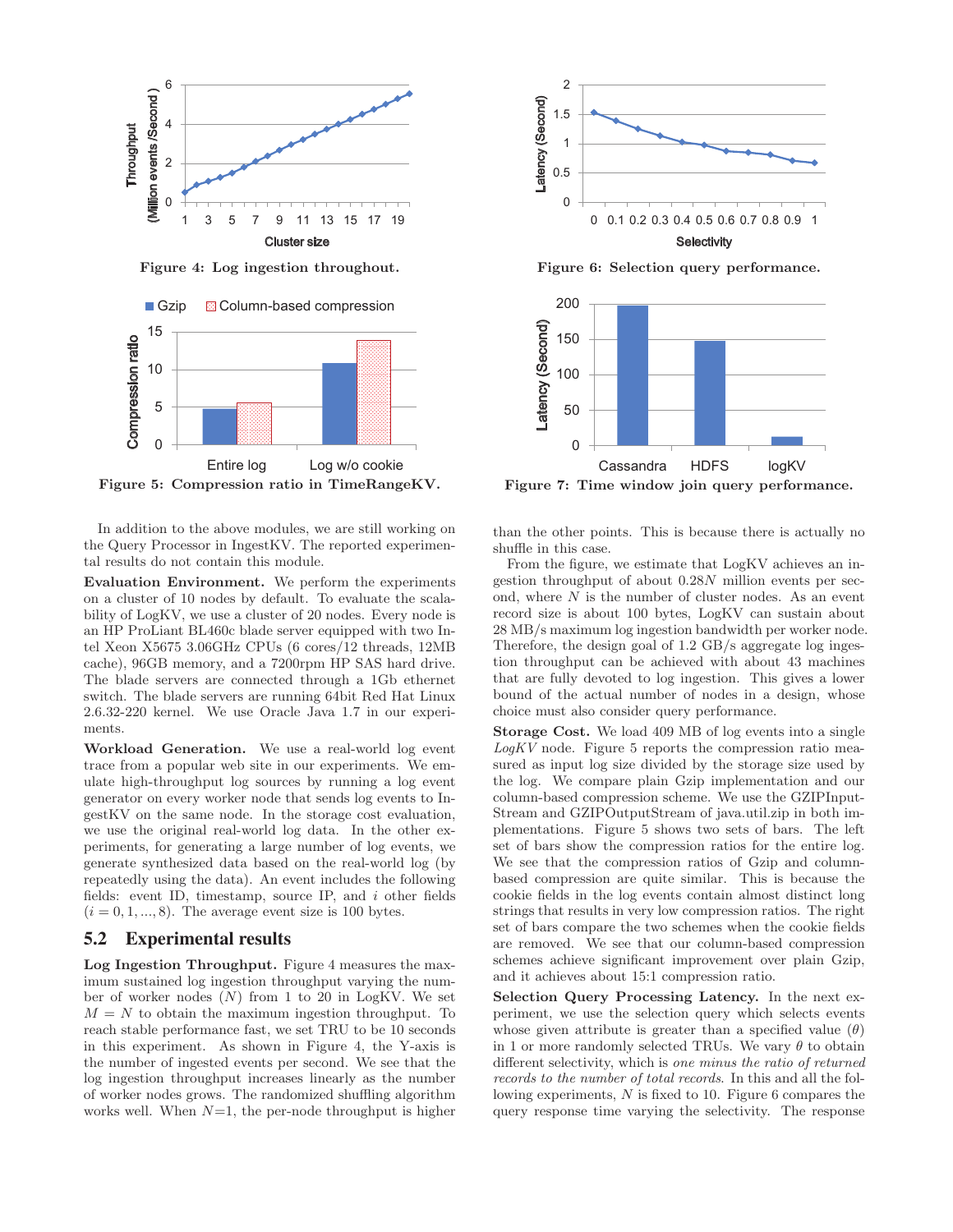time decreases as the selectivity increases. This is because with higher selectivity, fewer records are returned to the client, which results in lower network cost and computation overhead. Overall, the selection query processing latency is quite low because of the following two features in our design : (1) the column based store scheme in TimeRangeKV, which supports retrieving and processing only the columns used in a query; and (2) distribution of TRUs across worker nodes, which support parallel processing.

Window Join Query Processing Latency. In the next experiment, we compare the efficiency of a window join operation across three schemes: (1) MapReduce when event log data are stored in Apache Cassandra; (2) MapReduce on Hadoop distributed file system (HDFS); and (3) our solution LogKV. The query conducts a self-join using the source IP field as the join key within 10-second time windows. For (1), we directly store events in Cassandra. The event ID is used as the key and the other fields are stored as separate columns. For (2), there will be one HDFS file per worker node, and events are naturally stored in an HDFS file in time order. Note that it is non-trivial to merge all the events into a single HDFS file upon receiving the events, which will require the same log shuffling mechanism in LogKV. We implemented the map-reduce repartition join [4] in Apache Hadoop 1.0.0 for (1) and (2). We use the Cassandra ColumnFamilyInputFormat as the input format of the self-join for (3), and the TextInputFormat as the input format for (2). In (3), LogKV performs the self join per TRU using a hash join based algorithm. As shown in Figure 7, LogKV reduces the latency of Cassandra and HDFS by a factor of 15 and 11, respectively. This is because LogKV reduces event data shuffling in a time window based join by storing all event records within a time range in a TRU.

## **6. CONCLUSION**

This paper presents the LogKV system that leverages a key-value store for supporting the storage and query processing of massive log data. Our design is motivated by the observations that numerous analytics tasks and query processing jobs in log data are executed via extracting key-value pairs from the raw log events as a first step (e.g., the popular log management system in ArcSight [3]). Thus, it is only a natural choice to use existing key-value stores as the underlying storage engine, and design a log-data management system on top of it based on a cluster of commodity machines. Our design also considers important problems such as fault tolerance, durability, reliability, robustness, bursty data-arrival rates, and load-balancing among different nodes. We have also explored effective buffering and data compression techniques to improve the overall performance in LogKV. Experimental results on large log data have verified the effectiveness of our approach in supporting flexible log data storage and efficient query processing for different types of query workloads.

## **7. ACKNOWLEDGMENT**

We would like to thank Haiyan Song, Wenting Tang, and Marylou Orayani from HP ArcSight for many interesting discussions on event log processing and management. We thank the anonymous reviewers for their insightful feedbacks. The third author was supported in part by an HP Labs Innovation Research Program award.

## **8. REFERENCES**

- [1] First USENIX Workshop on the Analysis of System Logs. USENIX Association, 2008.
- [2] Amazon SimpleDB. http://aws.amazon.com/simpledb/.
- [3] ArcSight. www.arcsight.com/Logger.
- [4] S. Blanas, J. M. Patel, V. Ercegovac, J. Rao, E. J. Shekita, and Y. Tian. A comparison of join algorithms for log processing in mapreduce. In SIGMOD, 2010.
- [5] F. Chang, J. Dean, S. Ghemawat, W. C. Hsieh, D. A. Wallach, M. Burrows, T. Chandra, A. Fikes, and R. Gruber. Bigtable: A distributed storage system for structured data. In OSDI, 2006.
- [6] M. Cherniack, H. Balakrishnan, M. Balazinska, D. Carney, U. Cetintemel, Y. Xing, and S. B. Zdonik. Scalable distributed stream processing. In CIDR, 2003.
- [7] B. F. Cooper, R. Ramakrishnan, U. Srivastava, A. Silberstein, P. Bohannon, H.-A. Jacobsen, N. Puz, D. Weaver, and R. Yerneni. Pnuts: Yahoo!'s hosted data serving platform. PVLDB, 1(2), 2008.
- [8] T. Dawson. Performing network & security analytics with hadoop. In Hadoop Summit, 2012.
- [9] G. DeCandia, D. Hastorun, M. Jampani, G. Kakulapati, A. Lakshman, A. Pilchin, S. Sivasubramanian, P. Vosshall, and W. Vogels. Dynamo: amazon's highly available key-value store. In SOSP, 2007.
- [10] L. Golab, T. Johnson, J. S. Seidel, and V. Shkapenyuk. Stream warehousing with datadepot. In SIGMOD Conference, pages 847–854, 2009.
- [11] A. Lakshman and P. Malik. Cassandra: a decentralized structured storage system. Operating Systems Review, 44(2), 2010.
- [12] A. J. Oliner and J. Stearley. What supercomputers say: A study of five system logs. In DSN, 2007.
- [13] P. E. O'Neil. Model 204 architecture and performance. In Proceedings of the 2nd International Workshop on High Performance Transaction Systems, pages 40–59, 1989.
- [14] J. Srivastava, R. Cooley, M. Deshpande, and P.-N. Tan. Web usage mining: discovery and applications of usage patterns from web data. SIGKDD Explor. Newsl., 1(2), 2000.

#### **9. APPENDIX: DEMONSTRATION**

We demonstrate the LogKV system using real-world log data of different formats and query workloads. In particular, our demonstration focuses on (1) user interface; (2) loadbalancing in LogKV; (3) the throughput rate in IngestKV; (4) the storage cost in TimeRangeKV; (5) the efficiency of query processing for different query workloads; and (6) the reliability and durability of LogKV.

Our current implementation of the LogKV system is based on Cassandra, which we use in our demonstration as well. Note that the design of the LogKV system can be easily migrated to any other key-value stores. We use web server logs, Unix system logs, and other log data (available from HP ArcSight Logger) during our demonstration. To simulate the bursty ingestion, we use an event generator as log source in each worker node.